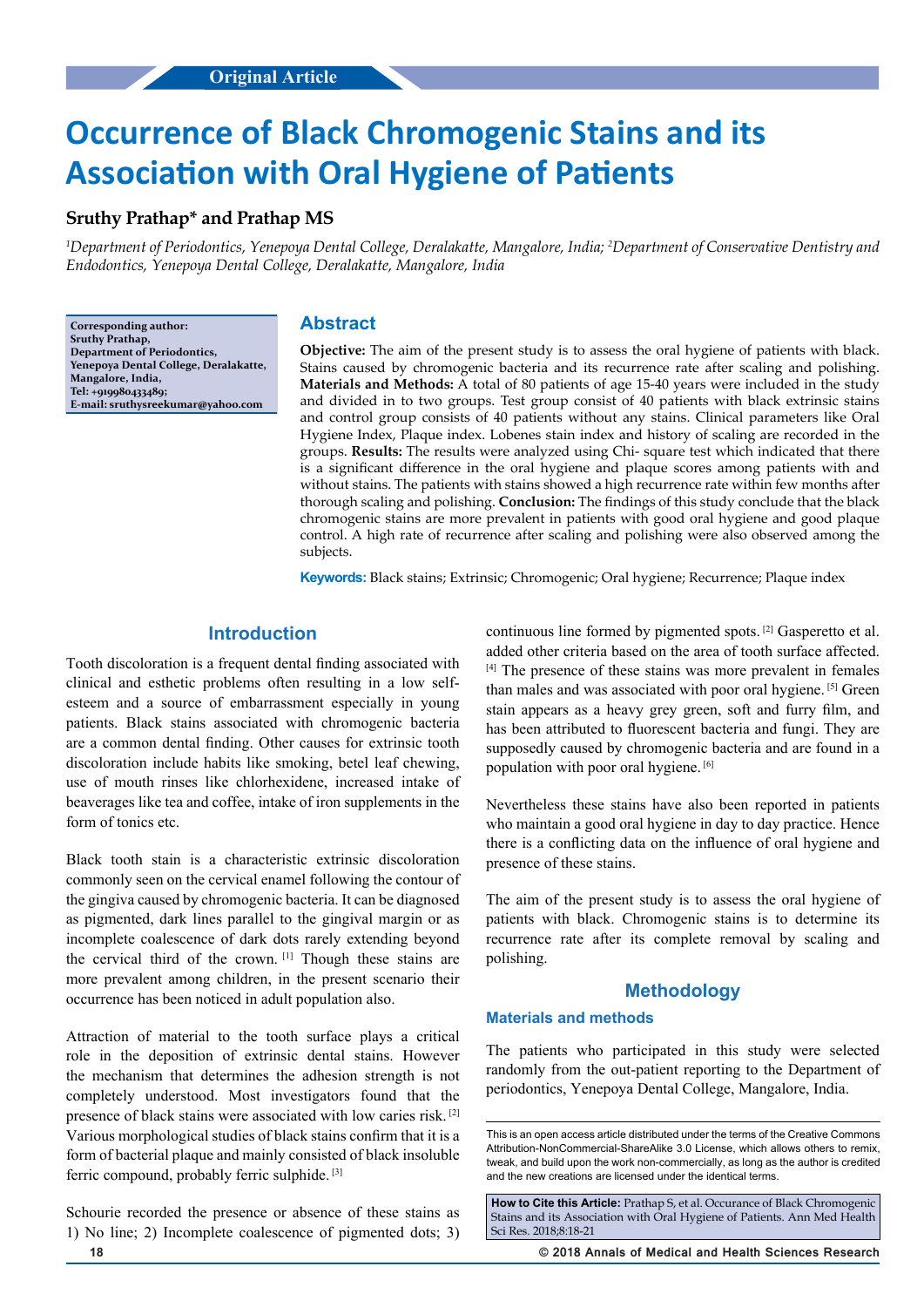Informed consent was taken from all the patients who participated in the study. Prior clearance was obtained from institutional ethical committee.

## **Selection criteria**

A total of 80 patients of age group 15-40 years, were selected from outpatient of Dept of Periodontics, Yenepoya Dental College and divided in to two groups.

Group 'A' (Test group) consists of 40 patients with black stains on at least 8 tooth surfaces.

Group 'B' (Control group) consists of 40 patients without any stains on the tooth surfaces.

A detailed history was recorded which included the following. Diet history, Family history, Past dental history, Personal history, Drug history. Based on the history the patients were selected for the study and segregated into Group 'A' and 'B'.

## **Inclusion criteria**

- Patients of age 15 to 40 years.
- Patients who had black chromogenic stains with Lobene score more than 1(Both in area and intensity) were included in group A.
- Patients without any tooth discolouration were included in group B.

## **Exclusion criteria**

**•** Patients having deleterious habits like smoking, betel leaf chewing.

- Patients who have the habit of constant use of chlorhexidene.
- Patients who have orange, green or brown stains.
- Patients who take iron supplements in the form of syrups or other medications (ayurvedic).
- Patients consuming tea or coffee.

## **Study design**

The sample size was determined according to the power of the study (80%) as per the recommendations of the statistician. Clinical parameters recorded are the following for both test and control group.

- Oral Hygiene Index Green and Vermillion 1965),
- Plaque index( Silness and Loe)<sup>[7]</sup>
- Lobenes stain index(Only in group A patients)  $[8,9]$

The data collection was carried out by a single investigator in order to simplify the operational process of data collection. Data for this study were analysed by Chi- square tests, using SPSS with significance limit of  $p \leq 0.05$ .

## **Results**

## **Oral Hygiene Index (Green and Vermillion)**

In Group A (Test group), Out of 40 patients with chromogenic black stains, 35 has good oral hygiene, 5 had fair oral hygiene.

In Group B (Control group), Out of 40 patients, 29 had good oral hygiene and 11 had fair oral hygiene [Table 1].

| Table 1: Oral hygiene status. |         |            |      |       |  |
|-------------------------------|---------|------------|------|-------|--|
| <b>Variables</b>              |         | OHI status |      | Total |  |
|                               |         | Fair       | Good |       |  |
| Group                         | Test    | 5          | 35   | 40    |  |
|                               | Control | 11         | 29   | 40    |  |
| Total                         |         | 15         | 65   | 80    |  |

Chi-square test is statistically significant ( $p<0.05$ ). There is a significant difference in the oral hygiene scores between groups. The test group (Group A) patients showed better oral hygiene status than the control group (Group B) patients [Table 2 and Figure 1].

| Table 2: Comparison of OHIS between the groups.                                                                                                                 |        |    |                       |  |  |
|-----------------------------------------------------------------------------------------------------------------------------------------------------------------|--------|----|-----------------------|--|--|
| <b>Chi-Square Tests</b>                                                                                                                                         |        |    |                       |  |  |
| <b>Variables</b>                                                                                                                                                | Value  | Df | Asymp. Sig. (2-sided) |  |  |
| Pearson Chi-Square                                                                                                                                              | 5.223a | 1  | .022                  |  |  |
| Continuity Correction <sup>b</sup>                                                                                                                              | 4.050  | 1  | 044                   |  |  |
| Likelihood Ratio                                                                                                                                                | 5.469  | 1  | 019                   |  |  |
| Fisher's Exact Test                                                                                                                                             |        |    |                       |  |  |
| N of Valid Cases                                                                                                                                                | 81     |    |                       |  |  |
| <sup>a</sup> 0 cells (0.0%) have expected count less than 5. The minimum<br>expected count is 8.19.<br><b>Computed only for a 2 <math>\times</math> 2 table</b> |        |    |                       |  |  |



**Figure 1:** Oral hygiene status in test and control groups.

## **Plaque index (Silness and Loe)**

In Group A patients with stains, out of 40 patients, in 24 patients, only a thin film of plaque was detected, 15 patints showed moderate accumulation of plaque, whereas 1 showed abundance of soft matter within the gingival pocket and on tooth surface [Table 3].

In Group B patients without stains, Out of 40 patients only 1 had a thin film of plaque, 13 had moderate accumulation of plaque whereas 26 showed abundance of soft matter within the gingival pocket and on tooth surface.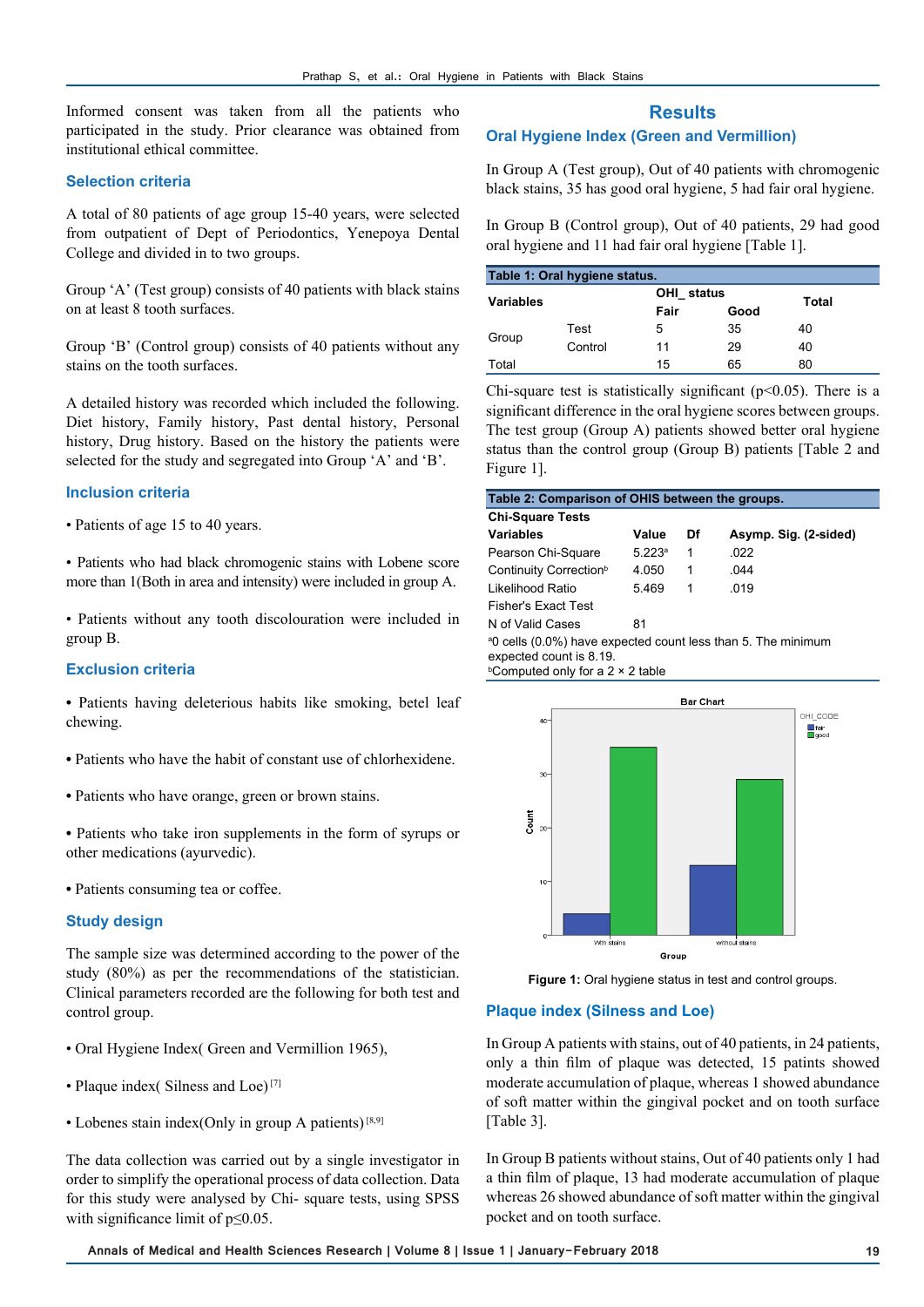Chisquare test shows statistically significant values. A significant difference in the plaque scores were observed between the groups [Table 4].

| Table 3: Plaque index scores. |         |      |                |               |       |  |
|-------------------------------|---------|------|----------------|---------------|-------|--|
| <b>Variables</b>              |         | Mild | ΡI<br>Moderate | <b>Severe</b> | Total |  |
| Group                         | Test    | 24   | 15             |               | 40    |  |
|                               | Control |      | 13             | 26            | 40    |  |
| Total                         |         | 25   | 28             | 27            | 80    |  |
|                               |         |      |                |               |       |  |

| Table 4: Comparison of plaque index between the groups.                                              |                       |  |                          |  |  |
|------------------------------------------------------------------------------------------------------|-----------------------|--|--------------------------|--|--|
| <b>Chi-Square Tests</b>                                                                              |                       |  |                          |  |  |
| <b>Variables</b>                                                                                     | Value                 |  | Df Asymp. Sig. (2-sided) |  |  |
| Pearson Chi-Square                                                                                   | 44 294 <sup>a</sup> 2 |  | .000                     |  |  |
| Likelihood Ratio                                                                                     | 55.069 2              |  | റററ                      |  |  |
| N of Valid Cases                                                                                     | 81                    |  |                          |  |  |
| <sup>a</sup> 0 cells (0.0%) have expected count less than 5. The minimum<br>expected count is 11.56. |                       |  |                          |  |  |

On comparison of plaque indices between the groups, test group (Group A) showed lesser plaque scores compared to control group (Group B) which is statistically significant  $(p<0.05)$ [Figure 2].



**Figure 2:** Plaque Index in test and control group.

#### **H/o scaling**

In the test group out of 40 patients with black stains, 37 patients gave a history of scaling and polishing, only 3 patients had not undergone any scaling and polishing procedures. 8 patients had undergone the treatment before 1to 2 years, 9 patients before 6 months to 1 year.

18 patients gave a recent history of scaling and polishing (1- 6 months). These findings show that the recurrence rates of these stains are very high. Almost 5 patients showed a recurrence within 1-2 months.

In the control group only 6 patients gave a history scaling and polishing. Out of which 2 patients had undergone the treatment before 3 years, 2 had done before 2 years, one patient had undergone one year before, and one patient before four months [Table 5].

| Table 5: Comparison of scaling history between the groups. |                     |    |                                                                            |  |  |
|------------------------------------------------------------|---------------------|----|----------------------------------------------------------------------------|--|--|
| <b>Chi-Square Tests</b>                                    |                     |    |                                                                            |  |  |
| <b>Variables</b>                                           | Value               | df | Asymp. Sig. (2-sided)                                                      |  |  |
| Pearson Chi-Square                                         | $60.466^{\circ}$ 12 |    | .000                                                                       |  |  |
| Likelihood Ratio                                           | 76.058              | 12 | റററ                                                                        |  |  |
| N of Valid Cases                                           | 81                  |    |                                                                            |  |  |
| expected count is .48.                                     |                     |    | <sup>a</sup> 24 cells (92.3%) have expected count less than 5. The minimum |  |  |

Here chi-square test is statistically significant. We observe an association between histories of scaling between the groups. Test group patient (Group A) show frequent history of scaling compared to control group (Group B)  $p<0.05$ 

## **Discussion**

Black chromogenic stains are a frequent finding in day to day dental practice. It is different in etiology and composition from other types of stains by the presence of insoluble iron salts and high calcium and phosphate composition. The black material is a ferric compound, most likely a ferric sulfide, which arises from the interaction between hydrogen sulfide (produced by the bacteria in the periodontal environment) and iron in the saliva or gingival fluid.

Study by Amirth Teerth et al. found that out of 5 scrapings 3 showed presence of ferrous ions of about 2.56%, calcium ions 17.15% and magnesium ions 0.72%, while the remaining 2 samples showed calcium 14.86%, magnesium ions 0.82% and no presence of ferrous ions. [3]

Surdaka et al. invesitigated on the content of saliva samples determinations were done of sodium, potassium, chlorides, copper, zinc, iron, total calcium, inorganic was found of total calcium, inorganic phosphates, copper, sodium, total protein, and lower glucose content than in controls. [10]

Mesonjesi et al. [11] suggested in iron deficient anemia and in iron overload the concentration of iron present in saliva is much higher than in individuals with no anemia hence extrinsic black stains of teeth may be a sign of iron deficient anemia or iron overload. Anemia has been proved as a risk factor in gingival and periodontal diseases which is associated with frequent gingival bleeding. [12]

Some hypotheses concerning the associations between black stains and some bacterial strains (Actinomyces, Lactobacillussp, prevotella melanogenica) has been reported. [13,14]

Other causes of extrinsic tooth discolouration include smoking, betel nut chewing, use of mouth rinses, intake of iron supplements especially in the form of tonics, use of ayurvedic medicines, intake of tea and coffee. Hence these patients were excluded from the study after a recording a detailed history.

The present study shows that chromogenic black stains are more prevalent in patients with good oral hygiene. Eriksen and Nordobo also confirmed that the black type of staining were normally found in patients with good oral hygiene and can be retentive, particularly around the cervical margins of the teeth.